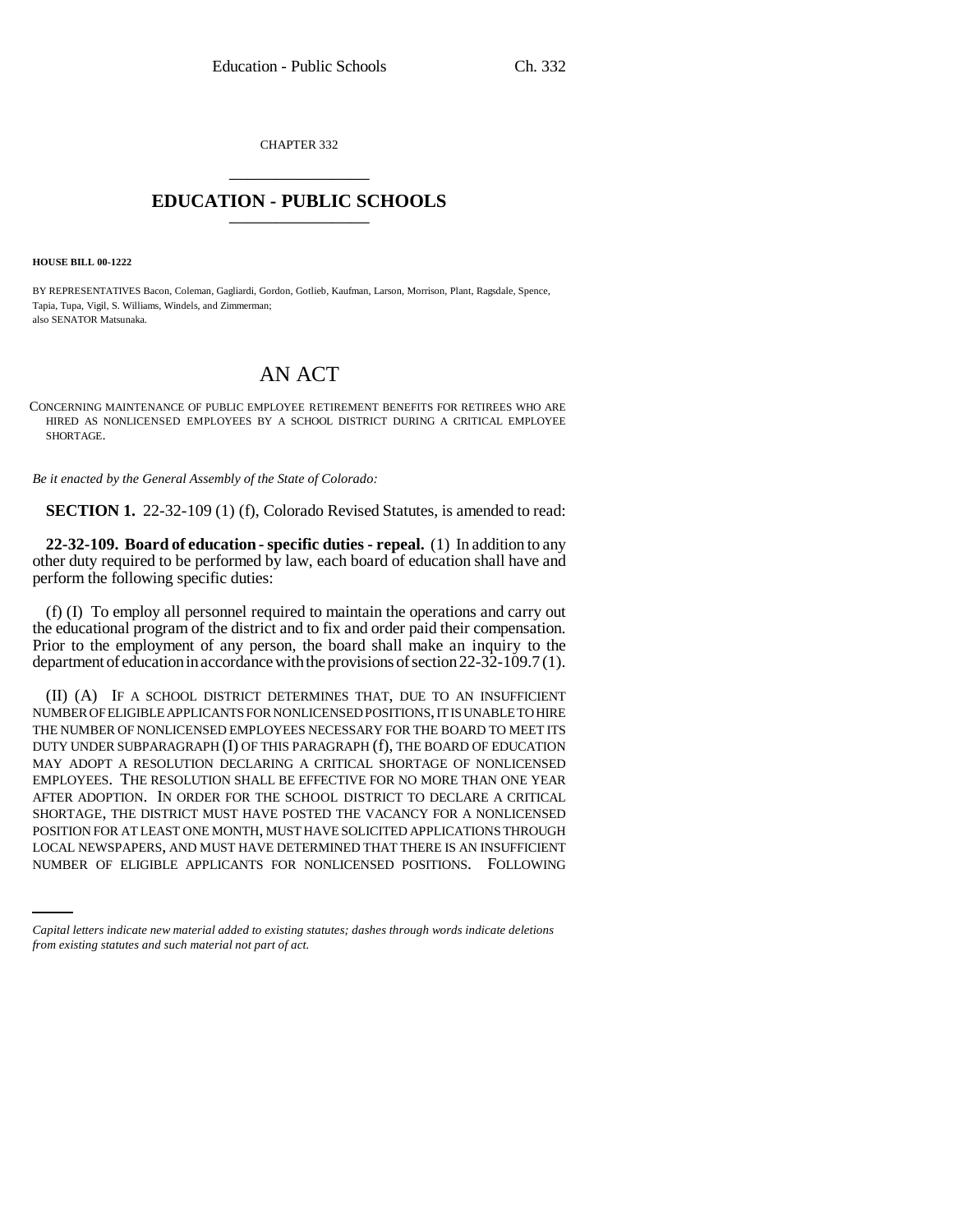## Ch. 332 Education - Public Schools

ADOPTION OF THE RESOLUTION, ANY PERSON WHO IS RECEIVING RETIREMENT BENEFITS PURSUANT TO PART 6 OF ARTICLE 51 OF TITLE 24, C.R.S., OR PURSUANT TO PART 1 OR 2 OF ARTICLE 64 OF TITLE 22, AND WHO IS HIRED BY THE SCHOOL DISTRICT AS A NONLICENSED EMPLOYEE MAY RECEIVE A SALARY FROM THE SCHOOL DISTRICT WITHOUT REDUCTION IN RETIREMENT BENEFITS AS PROVIDED IN SECTION 24-51-1101 (1.5), C.R.S., AND SECTIONS 22-64-111 (1.5) AND 22-64-211 (1.5).

(B) THIS SUBPARAGRAPH (II) IS REPEALED, EFFECTIVE JULY 1, 2003.

**SECTION 2.** 24-51-1101, Colorado Revised Statutes, is amended to read:

**24-51-1101. Employment after service retirement - repeal.** (1) EXCEPT AS OTHERWISE PROVIDED IN SUBSECTION (1.5) OF THIS SECTION, a service retiree from any division may be employed by an employer, whether or not in a position subject to membership, and receive a salary without reduction in benefits if THE SERVICE RETIREE HAS NOT WORKED FOR ANY EMPLOYER, AS DEFINED IN SECTION 24-51-101 (20), DURING THE MONTH OF THE EFFECTIVE DATE OF RETIREMENT, AND IF:

(a) Employment of more than four hours per day does not exceed one hundred ten days in the calendar year;

(b) Employment of four hours or less per day does not exceed seven hundred twenty hours in the calendar year;

(c) Employment consisting of a combination of daily and hourly employment does not exceed one hundred ten days per calendar year; or

(d) The service retiree is a member of the general assembly.

(1.5) (a) A SERVICE RETIREE WHO IS HIRED AS A NONLICENSED EMPLOYEE OF A SCHOOL DISTRICT IN WHICH THE DISTRICT BOARD OF EDUCATION HAS ADOPTED A RESOLUTION DECLARING A CRITICAL SHORTAGE OF NONLICENSED EMPLOYEES PURSUANT TO SECTION 22-32-109 (1) (f), C.R.S., MAY RECEIVE A SALARY FROM THE SCHOOL DISTRICT WITHOUT REDUCTION IN BENEFITS, REGARDLESS OF THE NUMBER OF HOURS OR DAYS WORKED IN THE CALENDAR YEAR, IF THE SERVICE RETIREE HAS NOT WORKED FOR ANY EMPLOYER, AS DEFINED IN SECTION 24-51-101 (20), DURING THE MONTH OF THE EFFECTIVE DATE OF RETIREMENT.

(b) THIS SUBSECTION (1.5) IS REPEALED, EFFECTIVE JULY 1, 2003.

(2) Salary from such employment THE EMPLOYMENT DESCRIBED IN SUBSECTION (1) OF THIS SECTION shall not be subject to employer and member contributions except as provided in section 24-51-1103.

(2.5) (a) SALARY FROM THE EMPLOYMENT DESCRIBED IN SUBSECTION (1.5) OF THIS SECTION SHALL BE SUBJECT TO EMPLOYER CONTRIBUTIONS UNDER THE CIRCUMSTANCES SET FORTH IN SECTION 24-51-1103.5.

(b) THIS SUBSECTION (2.5) IS REPEALED, EFFECTIVE JULY 1, 2003.

(3) Such service retiree ANY SERVICE RETIREE EMPLOYED PURSUANT TO THIS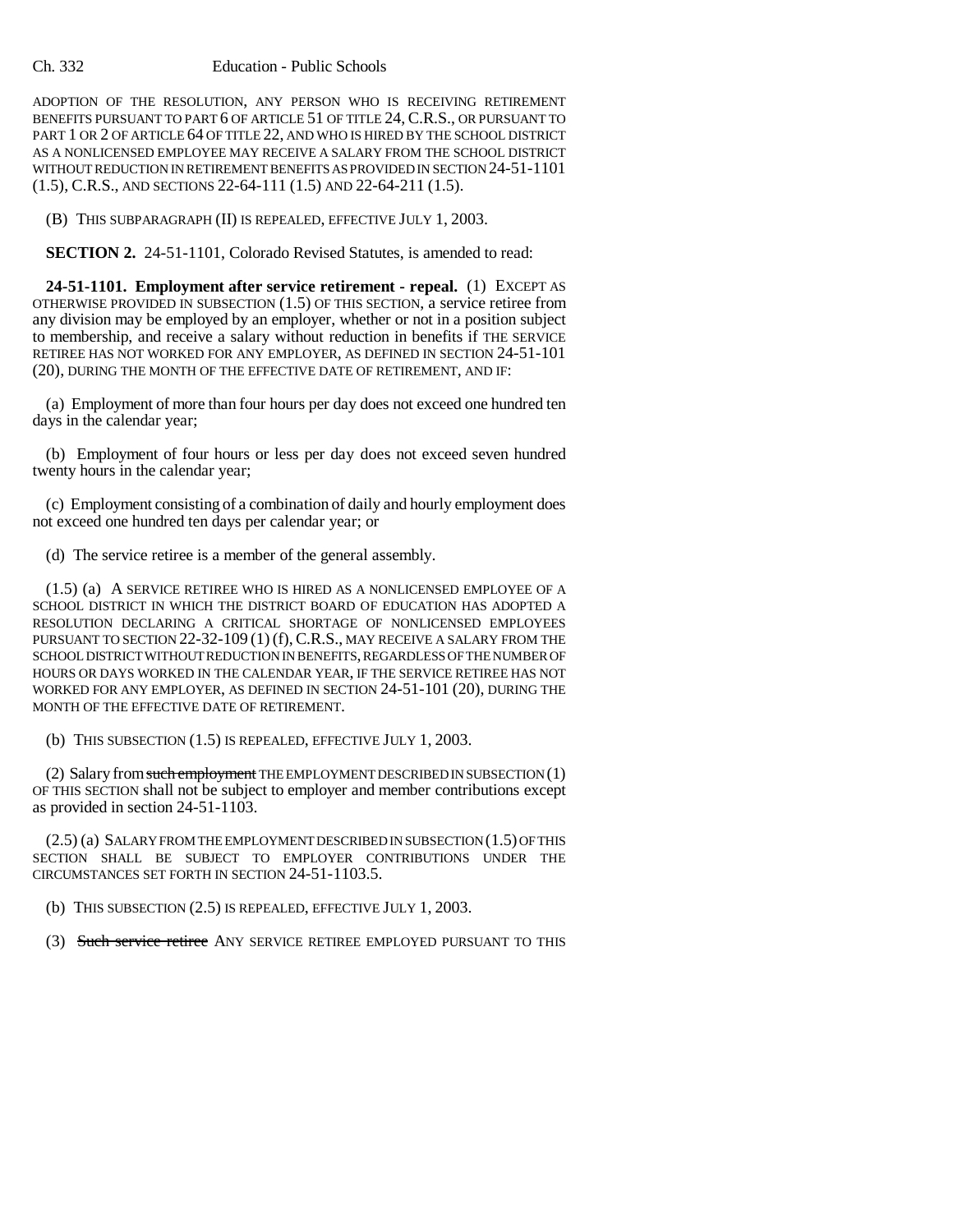SECTION shall not be eligible for disability retirement and survivor benefits during the employment period in which no contributions are being made pursuant to the provisions of this section.

**SECTION 3.** Part 11 of article 51 of title 24, Colorado Revised Statutes, is amended BY THE ADDITION OF A NEW SECTION to read:

**24-51-1103.5. Contributions for a retiree employed by a school district during critical shortage - no benefit calculation upon subsequent termination - repeal.** (1) UPON THE ADOPTION BY A SCHOOL DISTRICT OF A RESOLUTION DECLARING A CRITICAL SHORTAGE FOR A DURATION OF A PERIOD OF NO LONGER THAN ONE YEAR PURSUANT TO SECTION 22-32-109 (1) (f) (II) (A), C.R.S., THE SCHOOL DISTRICT SHALL NOTIFY THE ASSOCIATION OF THE RESOLUTION, AND EMPLOYER CONTRIBUTIONS SHALL COMMENCE ON SALARY PAID TO SERVICE RETIREES FROM EMPLOYMENT AS NONLICENSED EMPLOYEES.

(2) ANY SERVICE RETIREE WHO IS EMPLOYED AS A NONLICENSED EMPLOYEE OF A SCHOOL DISTRICT IN A POSITION FOR WHICH A CRITICAL SHORTAGE HAS BEEN DECLARED PURSUANT TO SECTION 22-32-109 (1) (f) (II) (A), C.R.S., SHALL NOT BE REQUIRED TO RESUME MEMBERSHIP. UPON TERMINATION OF SUCH SERVICE RETIREE'S EMPLOYMENT, THERE SHALL BE NO BENEFIT CALCULATION REFLECTING ADDITIONAL SERVICE CREDIT ACCUMULATED OR ANY INCREASE IN THE HIGHEST AVERAGE SALARY OF SUCH PERSON.

(3) THIS SECTION IS REPEALED, EFFECTIVE JULY 1, 2003.

**SECTION 4.** 22-64-111, Colorado Revised Statutes, is amended BY THE ADDITION OF NEW SUBSECTION to read:

**22-64-111. Employment after retirement.** (4) (a) A RETIREE WHO IS HIRED AS A NONLICENSED EMPLOYEE OF A SCHOOL DISTRICT IN WHICH THE DISTRICT BOARD OF EDUCATION HAS ADOPTED A RESOLUTION DECLARING A CRITICAL SHORTAGE OF NONLICENSED EMPLOYEES PURSUANT TO SECTION 22-32-109 (1) (f) MAY RECEIVE A SALARY OR OTHER COMPENSATION FROM THE SCHOOL DISTRICT WITHOUT REDUCTION IN BENEFITS REGARDLESS OF THE NUMBER OF HOURS OR DAYS WORKED IN THE CALENDAR YEAR.

(b) THIS SUBSECTION (4) IS REPEALED, EFFECTIVE JULY 1, 2003.

**SECTION 5.** 22-64-211, Colorado Revised Statutes, is amended BY THE ADDITION OF A NEW SUBSECTION to read:

**22-64-211. Employment after retirement.** (4) (a) A RETIREE WHO IS HIRED AS A NONLICENSED EMPLOYEE OF A SCHOOL DISTRICT IN WHICH THE DISTRICT BOARD OF EDUCATION HAS ADOPTED A RESOLUTION DECLARING A CRITICAL SHORTAGE OF NONLICENSED EMPLOYEES PURSUANT TO SECTION 22-32-109 (1) (f) MAY RECEIVE A SALARY OR OTHER COMPENSATION FROM THE SCHOOL DISTRICT WITHOUT REDUCTION IN BENEFITS REGARDLESS OF THE NUMBER OF HOURS OR DAYS WORKED IN THE CALENDAR YEAR.

(b) THIS SUBSECTION (4) IS REPEALED, EFFECTIVE JULY 1, 2003.